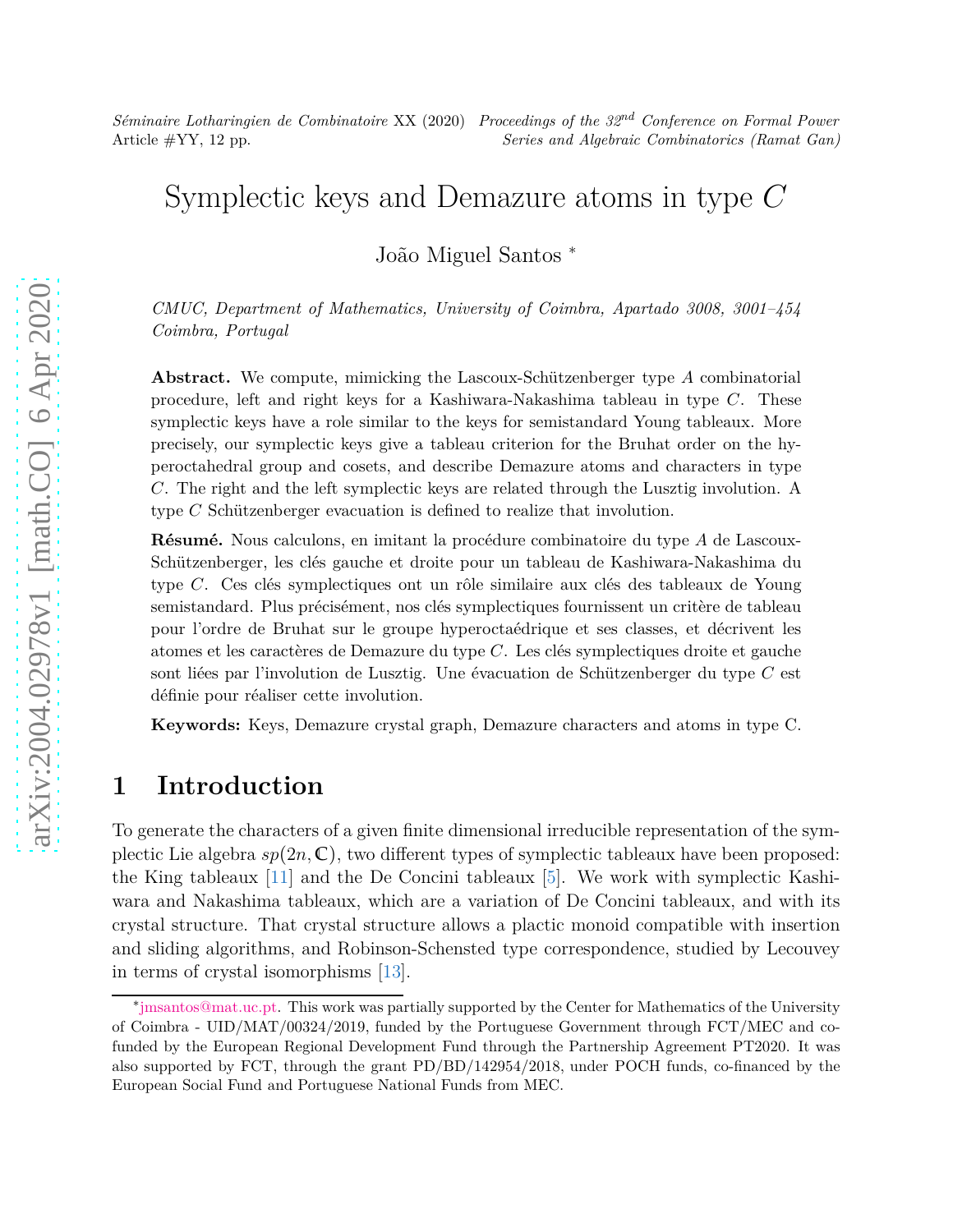Kashiwara [9] and Littelmann [16] have shown that Demazure characters [6], for any Weyl group, can be lifted to certain subsets of Kashiwara-Nakashima tableaux, called Demazure crystals. Demazure characters (key polynomials) are then generated over Demazure crystals. In type  $C_n$ , they are non symmetric Laurent polynomials, with respect to the action of the Weyl group, which can be seen as "partial" symplectic characters. Given a partition  $\lambda$ , let  $v$ be in the orbit of  $\lambda$  under the action of the Weyl group, the Demazure crystal,  $\mathfrak{B}_v$ , is a union of disjoint sets, *Demazure crystal atoms*,  $\mathfrak{B}_u$ , over an interval in the Bruhat order, on the cosets modulo the stabilizer of  $\lambda$ . This order, induced on the orbit of  $\lambda$ , gives  $\mathfrak{B}_v = \begin{bmatrix} + & \widehat{\mathfrak{B}}_u \end{bmatrix}$ . *λ*≤*u*≤*v*

In type  $A_{n-1}$ , Lascoux and Schützenberger [12] identified tableaux with nested columns as key tableaux, and defined the right key map that sends tableaux to key tableaux. Their right key map can be used to describe the type *A* Demazure atoms  $\widehat{\mathfrak{B}}_u, u \in \mathbb{N}^n$  [12, Theorem 3.8]. Azenhas, in a presentation in *The 69th Séminaire Lotharingien de Combinatoire* [1], identified some type *C* Kashiwara-Nakashima tableaux as key tableaux, but does not give a construction of the right key map. Motivated by Azenhas [1] and inspired by Lascoux and Schützenberger [12], we give a construction of left and right keys of a type *C* Kashiwara-Nakashima tableau. Our construction, based on type *C* frank words, introduced in Section [4,](#page-6-0) and Sheats *jeu de taquin*, allows us to prove Theorem [17,](#page-8-0) a type *C* analogue of [12, Theorem 3.8]. We also show, in Section [5,](#page-10-0) that both keys are related via the Schützenberger evacuation in type *C*, or Lusztig involution, explicitly realized here using Baker-Lecouvey insertion or Sheats *jeu de taquin*. During the preparation of the paper [18], Jacon and Lecouvey informed us about their paper [8], where, with a different approach, they find the same key map in type *C*. In the model of alcove paths, Lenart defined an initial key and a final key  $[14]$ , for any Lie type, related via the Lusztig involution. There is a crystal isomorphism between the alcove path model and the Kashiwara-Nakashima tableau model in types A and C [15]. The key maps in types *A* and *C* coincide in the alcove and tableau models.

The paper is organized as follows. In Section [2,](#page-2-0) we discuss the Weyl group of type *C*,  $B_n$ , the Bruhat order on  $B_n$  and on its cosets modulo the stabilizer of  $\lambda$ , the Kashiwara-Nakashima tableaux and the symplectic key tableaux. Those key tableaux are used in Proposition [5](#page-4-0) to explicitly construct the minimal length coset representatives and, recalling some results from Proctor [17], Theorem [6](#page-4-1) gives a tableau criterion for the Bruhat order on *B<sup>n</sup>* and on those cosets. Section [3](#page-5-0) briefly recalls Baker-Lecouvey insertion, the Sheats *jeu de taquin* and Robinson-Schensted type *C* correspondence, to discuss the plactic and coplactic monoids of type *C*. These monoids describe connected components and crystal isomorphic connected components of type *C* Kashiwara crystal, for a  $U_q(sp_{2n})$ -module. In Section [4,](#page-6-0) we extend the concept of frank word, in type  $A$ , to type  $C$ , and our Theorem [11](#page-7-0) gives right and left key maps. Using the right key map, Theorem [17,](#page-8-0) our main result, describes the tableaux that contribute to a Demazure crystal atom and to a Demazure crystal in type *C*. In Section [5,](#page-10-0) we develop a type *C* evacuation within the plactic monoid, an analogue of the *J*-operation discussed by Schützenberger for semistandard Young tableaux in [19]. Theorem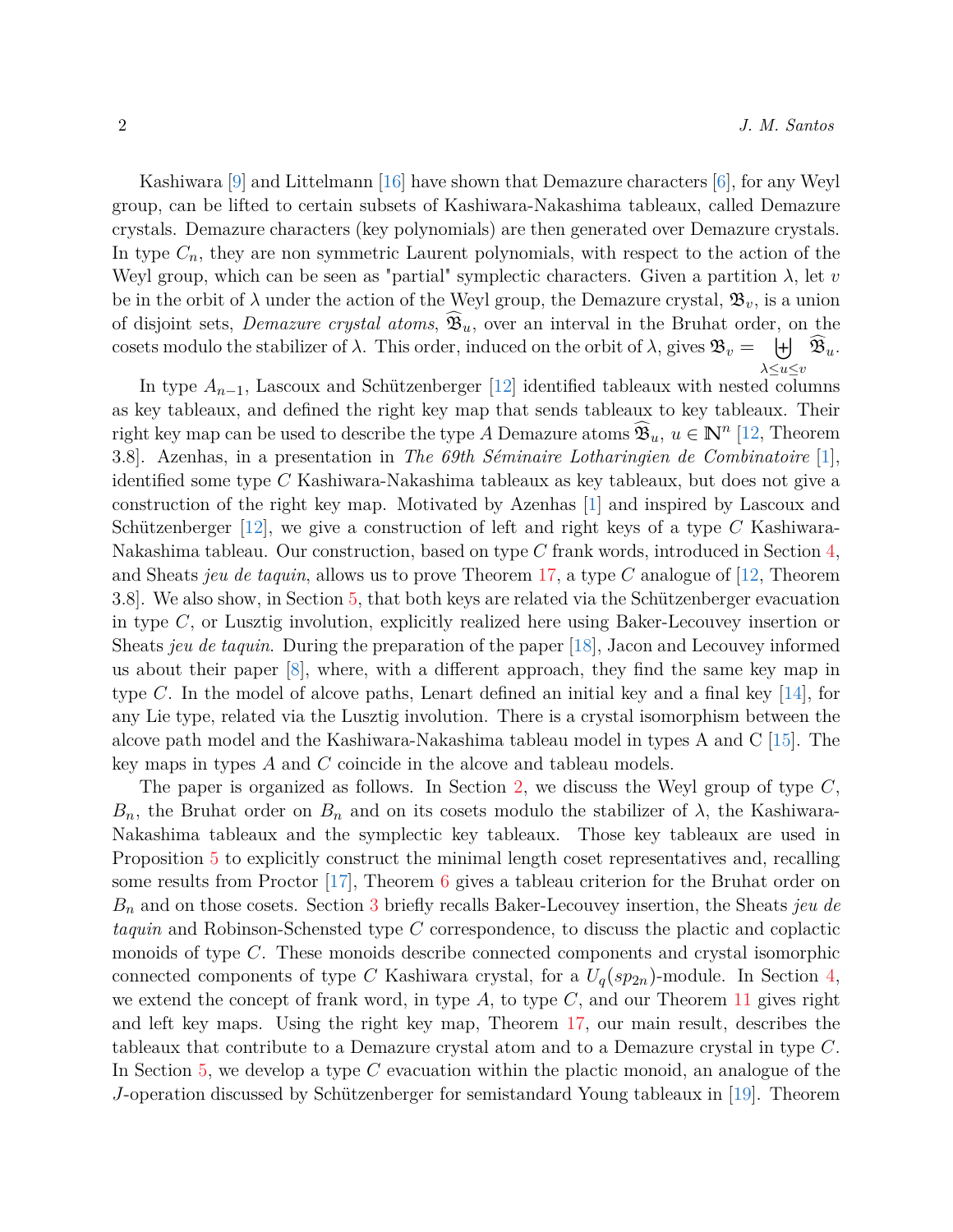[19](#page-10-1) shows that the evacuation of the right key of a Kashiwara-Nakashima tableau is the left key of the evacuation of the same tableau.

**Caution:** Operators, maps and group actions act on the right.

# <span id="page-2-0"></span>**2 Weyl group of type** *C***, Bruhat order and symplectic key tableau**

Fix  $n \in \mathbb{N}_{>0}$ . Define the sets  $[n] = \{1 < \cdots < n\}$  and  $[\pm n] = \{1 < \cdots < n < n < \overline{n} < \cdots < \overline{1}\}$ where  $\overline{i}$  is just another way of writing  $-i$ . The hyperoctahedral group is the group,  $B_n$ , with generators  $s_i$ ,  $1 \le i \le n$ , subject to the relations:  $s_i^2 = 1$ ,  $1 \le i \le n$ ;  $(s_i s_{i+1})^3 = 1$ ,  $1 \le i \le n$  $n-2$ ;  $(s_{n-1}s_n)^4 = 1$ ;  $(s_is_j)^2 = 1$ ,  $1 \le i < j \le n$ ,  $|i-j| > 1$ . This group is a Coxeter group and we consider the (strong) Bruhat order on its elements [\[3\]](#page-11-0). Theorem [6](#page-4-1) gives a symplectic tableau criterion for this order in  $B_n$ . The elements of  $B_n$  can be seen as odd bijective maps from  $[\pm n]$  to itself. The subgroup with the generators  $s_1, \ldots, s_{n-1}$  is the symmetric group  $\mathfrak{S}_n$ . The groups  $\mathfrak{S}_n$  and  $B_n$  are the Weyl groups for the root systems of types  $A_{n-1}$  and  $C_n$ , respectively. Given  $\sigma \in B_n$ ,  $\sigma = [a_1 a_2 \ldots a_n]$ , where  $a_i = (i)\sigma$  for  $i \in [n]$ , is the window notation of  $\sigma$ . Given a vector  $v \in \mathbb{Z}^n$ ,  $s_i$ , with  $i \in [n]$ , acts on  $v$ ,  $vs_i$ , swapping the *i*-th and the  $(i + 1)$ -th entries, if  $i \in [n - 1]$ , or changing the sign of the last entry, if  $i = n$ . The length of  $\sigma \in B_n$ ,  $(\sigma)\ell$ , is the least number of generators of  $B_n$  needed to go from  $[1\,2\,\ldots\,n]$ , the identity map, to  $\sigma$ . Any expression of  $\sigma$  as a product of  $(\sigma)\ell$  generators of  $B_n$  is called reduced.

#### **2.1 Kashiwara-Nakashima tableau in type** *C*

We recall the symplectic tableaux used by Kashiwara and Nakashima to label the vertices of the type *C* crystal graphs [10], which are a variation of De Concini tableaux [5]. A vector  $\lambda = (\lambda_1, \ldots, \lambda_n) \in \mathbb{Z}^n$  is a partition of  $|\lambda| = \sum_{n=1}^{\infty}$  $\sum_{i=1}^{\infty} \lambda_i$  if  $\lambda_1 \geq \lambda_2 \geq \cdots \geq \lambda_n \geq 0$ . A partition  $\lambda$  is identified with its Young diagram of shape  $\lambda$ , an array of boxes, left justified, in which the *i*-th row, from top to bottom, has  $\lambda_i$  boxes. For example, the Young diagram of shape  $\lambda = (2, 2, 1)$  is  $\Box$ . Given  $\mu$  and  $\nu$  two partitions with  $\nu \leq \mu$  entrywise, we write  $\nu \subseteq \mu$ . The Young diagram of shape  $\mu/\nu$  is obtained after removing the boxes of the Young diagram of *ν* from the Young diagram of *µ*. A semistandard Young skew tableau of shape  $\mu/\nu$  on the completely ordered alphabet *A* is a filling of the diagram  $\mu/\nu$  with letters from *A*, such that the entries are strictly increasing in each column and weakly increasing in each row. When  $|ν| = 0$  we obtain a semistandard Young tableau (SSYT) of shape  $μ$ . Denote by  $SSYT(\mu/\nu, A)$  the set of all semistandard skew Young tableaux T of shape  $\mu/\nu$ , with entries in *A*. When  $A = [n]$ , we write  $SSYT(\mu/\nu, n)$ .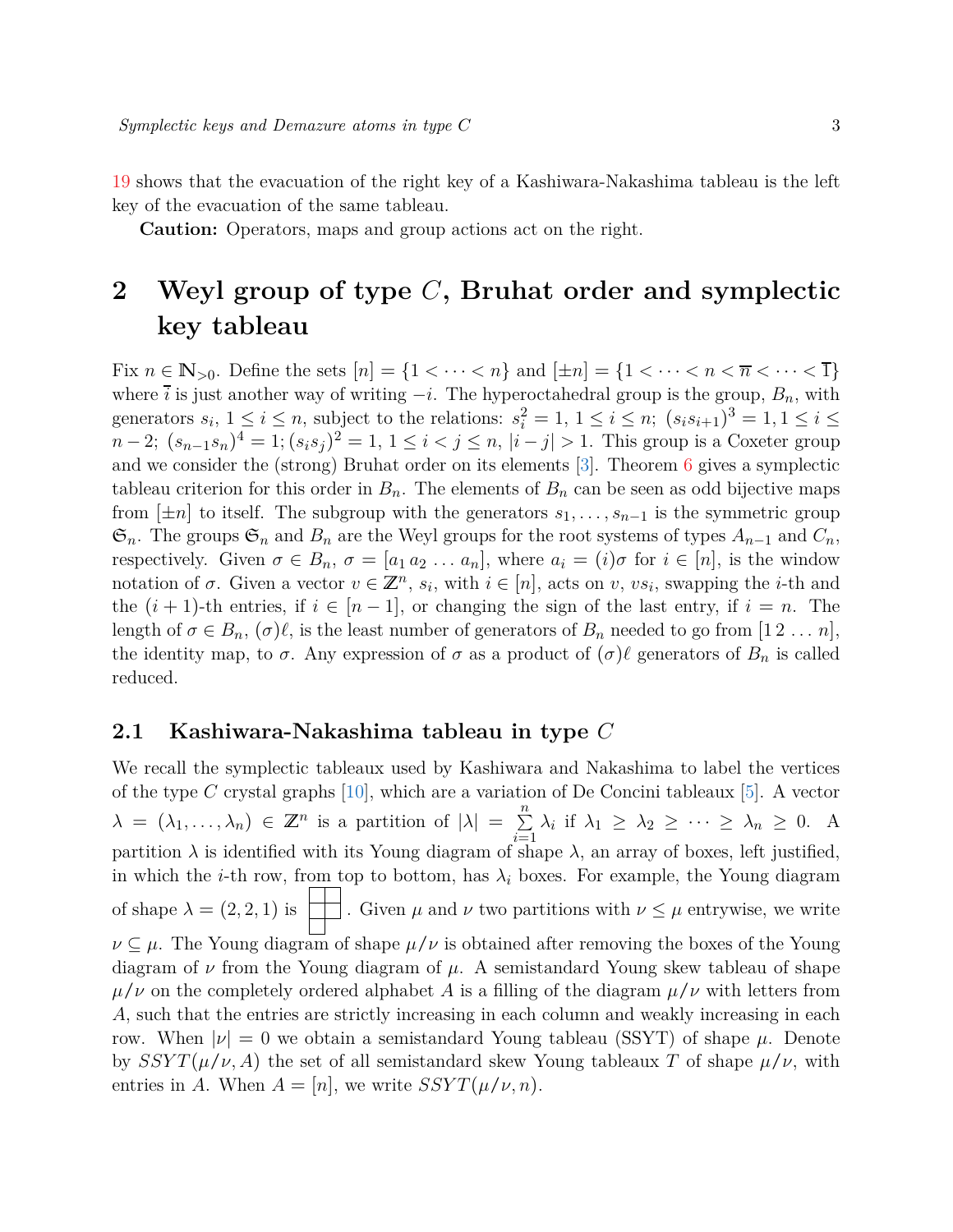From now on we consider tableaux on the alphabet  $[\pm n]$ . A *column* is a strictly increasing sequence of numbers in  $[\pm n]$  and it is usually displayed vertically. A column is said to be *admissible* if the following column condition (1CC) holds for that column:

**Definition 1** (1CC). Let *C* be a column. The 1*CC* holds for *C* if for all pairs *i* and  $\overline{i}$  in *C*, where *i* is in the *a*-th row counting from the top of the column, and  $\overline{i}$  in the *b*-th row counting from the bottom, we have  $a + b \leq i$ .

If a column *C* is admissible then *C* has at most *n* letters. If not, we say that *C* is not admissible at *z*, where *z* is the minimal positive integer such that *z* and  $\overline{z}$  exist in *C* and there are more than *z* numbers in *C* with absolute value less or equal than *z*. For instance, the column 1 2 1 is not admissible at 1. We now define splittable columns:

**Definition 2.** Let *C* be a column and let  $I = \{z_1 > \cdots > z_r\}$  be the set of unbarred letters *z* such that the pair  $(z, \overline{z})$  occurs in *C*. The column *C* can be split when there exists a set of *r* unbarred letters  $J = \{t_1 > \cdots > t_r\} \subseteq [n]$  such that  $t_1$  is the greatest letter of  $[n]$ satisfying  $t_1 < z_1$ ,  $t_1 \notin C$ , and  $\overline{t_1} \notin C$ ; and for  $i = 2, \ldots, r$ ,  $t_i$  is the greatest letter of  $[n]$ satisfying  $t_i < \min(t_{i-1}, z_i)$ ,  $t_i \notin C$ , and  $\overline{t_i} \notin C$ .

A column *C* is admissible if and only if *C* can be split [20, Lemma 3.1]. If *C* can be split then we define right column of *C*, *Cr*, and the left column of *C*, *Cℓ*. The column *Cr* is obtained by replacing, in  $C$ ,  $\overline{z_i}$  with  $\overline{t_i}$  for each letter  $z_i \in I$  and reordering, if needed;  $C\ell$ is obtained after replacing  $z_i$  with  $t_i$  for each letter  $z_i \in I$  and reordering, if needed. If C is admissible then  $C\ell \leq C \leq Cr$  by entrywise comparison. If *C* does not have symmetric entries, then *C* is admissible and  $C\ell = C = Cr$ . Let *T* be a skew tableau with all of its columns admissible. The split form of a skew tableau  $T$ ,  $(T)$ *spl*, is the skew tableau obtained after replacing each column *C* of *T* by the two columns *Cℓ Cr*. The tableau (*T* )*spl* has double the amount of columns of *T*. A semistandard skew tableau *T* is a Kashiwara-Nakashima (KN) skew tableau if its split form is a semistandard skew tableau. We define  $\mathcal{KN}(\mu/\nu, n)$  to be the set of all KN tableaux of shape  $\mu/\nu$  in the alphabet  $[\pm n]$ . When  $|\nu| = 0$  we obtain  $\mathcal{KN}(\mu, n)$ . When  $T \in SSYT(\mu/\nu, [\pm n])$  with no symmetric entries in any of its columns, *T* is a KN skew tableau. In particular  $SSYT(\mu/\nu, n) \subseteq \mathcal{KN}(\mu/\nu, n)$ .

The weight of a word w,  $(w)$  wt, on the alphabet  $[\pm n]$  is the vector in  $\mathbb{Z}^n$  where the entry *i* is the multiplicity of the letter *i* minus the multiplicity of the letter  $\overline{i}$ , for  $i \in [n]$ . The length of *w* is its number of letters. The column reading word of a KN tableau *T*, (*T* )*cr*, is obtained reading down columns, right to left. The weight of *T* is the vector  $(T)$ wt :=  $((T)cr)$ wt. Let  $T =$  $\frac{2}{2}$  $\frac{3}{3}$ 3 and  $n = 3$ . The split form of *T* is the tableau  $(T)$ *spl* = 1 2 2 2  $\frac{2|3|3|3}$  $\overline{3}\overline{1}$ . Hence *T* ∈  $KN((2, 2, 1), 3)$ . Also  $(T)cr = 23\,23\overline{3}$  and  $(T)wt = ((T)cr)wt = (0, 2, 1)$ . Given a partition  $\lambda \in \mathbb{Z}^n$ , the  $B_n$ -orbit of  $\lambda$  is the set  $\lambda B_n := {\lambda \sigma \mid \sigma \in B_n}$ .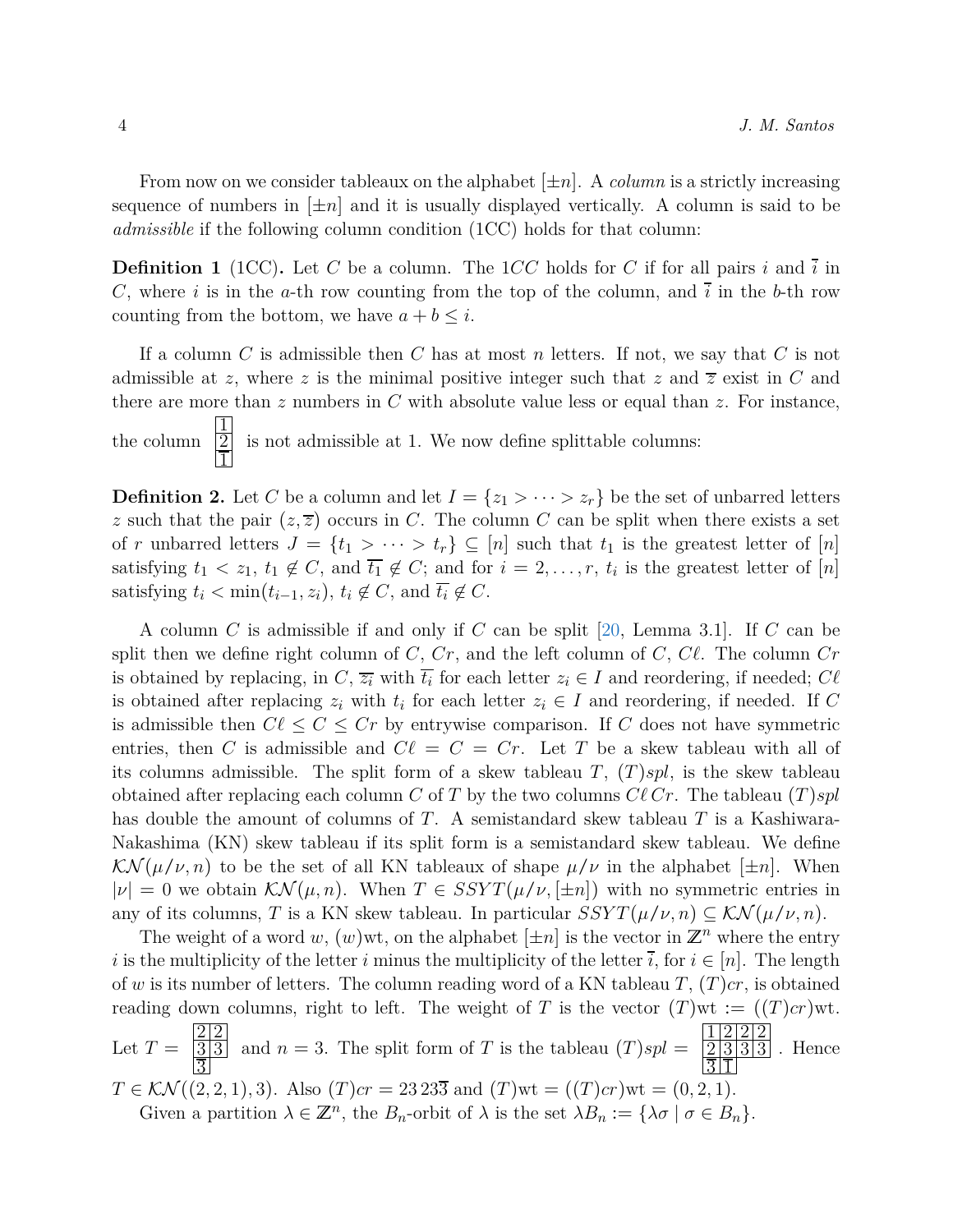**Definition 3.** A key tableau in type *C*, on the alphabet  $[\pm n]$ , is a KN tableau in  $\mathcal{KN}(\lambda, n)$ , for some partition  $\lambda$ , in which the set of elements of each column is contained in the set of elements of the previous column and the letters  $i$  and  $\overline{i}$  do not appear simultaneously as entries, for any  $i \in [n]$ . See the example at the end of Section [2.2.](#page-4-2)

Given  $v = (v_1, \ldots, v_n) \in \mathbb{Z}^n$ , put in the first  $|v_i|$  columns the letter *i* if  $v_i > 0$  or  $\overline{i}$  if  $v_i < 0$ . This defines a key tableau of weight *v*,  $(v)K$ .

**Proposition 4.** Let  $v \in \lambda B_n$ . There is exactly one key tableau  $(v)K$  whose weight is v. The *shape of*  $(v)K$  *is*  $\lambda$ *.*  $(\lambda)K$  *is the only KN tableau of weight and shape*  $\lambda$ *. The map*  $v \mapsto (v)K$ *is a bijection between*  $\lambda B_n$  *and key tableaux in*  $\mathcal{K} \mathcal{N}(\lambda, n)$ *.* 

#### <span id="page-4-2"></span>**2.2** The Bruhat order on  $B_n$  and cosets of  $B_n$

Given a partition  $\lambda \in \mathbb{Z}^n$ , let  $W_{\lambda} = {\rho \in B_n \mid \lambda \rho = \lambda}$  be the stabilizer of  $\lambda$ , under the action of  $B_n$ , a standard parabolic subgroup of  $B_n$  generated by a subset of simple generators. Let  $W_{\lambda} \setminus B_n = \{W_{\lambda} \sigma : \sigma \in B_n\}$  be the set of right cosets of  $B_n$  determined by the subgroup *W*<sub>λ</sub>. Given a right coset in  $W_\lambda \setminus B_n$ , all its elements return the same vector when acting on *λ*. Hence the vectors *v* in the *B<sub>n</sub>*-orbit of  $λ$  define a labelling for the right cosets. Therefore, the symplectic key tableaux in  $\mathcal{KN}(\lambda,n)$  and the cosets of  $B_n$ , modulo  $W_\lambda$ , are in bijection:  $(v)K \leftrightarrow v \leftrightarrow W_{\lambda} \sigma_v$ , where  $\sigma_v$  is the minimal length coset representative. Key tableaux,  $(v)K, v \in \lambda B_n$ , may be used to explicitly construct the minimal length coset representatives of  $W_{\lambda} \setminus B_n$ , a generalization of what Lascoux does for vectors in  $\mathbb{N}^n$  (hence  $\sigma_v \in \mathfrak{S}_n$ ).

<span id="page-4-0"></span>**Proposition 5.** Let  $v \in \lambda B_n$  and T the tableau obtained after adding the column 1 2 *. . . n to*

*the left of*  $(v)K$ *. The aforementioned minimal length coset representative*  $\sigma_v$  *is given by the reading word T, where entries with the same absolute value are read just once.*

Let 
$$
v = (3, \overline{3}, 0, 0, \overline{2})
$$
. Then  $(v)K = \frac{\frac{1}{11} \cdot \frac{1}{11}}{\frac{5}{2} \cdot \frac{5}{2}} = \frac{\frac{1}{2} \cdot \frac{1}{5} \cdot \frac{1}{11}}{\frac{3}{5} \cdot \frac{2}{2} \cdot \frac{2}{2}}$  and  $\sigma_v = [1\overline{25}34]$ .

Given *v* and *u* in  $\lambda B_n$ , we write  $v \leq u$  to mean  $\sigma_v \leq \sigma_u$  in the Bruhat order. Put  $\Lambda_n = (n, n-1, \ldots, 1)$ . Thanks to Theorem 3*BC* of Proctor's Ph.D. thesis [17], we have a tableau criterion for the Bruhat order on vectors in the same  $B_n$ -orbit.

<span id="page-4-1"></span>**Theorem 6.** [17, Theorem 3BC] Let  $v, u \in \lambda B_n$ . Then  $\sigma_v \leq \sigma_u$  if and only if  $(v)K \leq (u)K$ , *by entrywise comparison. In particular, for*  $\sigma, \rho \in B_n$ ,  $\sigma \leq \rho \Leftrightarrow (\Lambda_n \sigma)K \leq (\Lambda_n \rho)K$ .

For instance, 
$$
v = (3, \overline{3}, 0, 0, \overline{2}) \le u = (\overline{3}, 2, 0, \overline{3}, 0)
$$
, because  $(v)K = \frac{\boxed{11111}}{\boxed{51512}} \le (u)K = \frac{\boxed{21214}}{\boxed{111}}$ .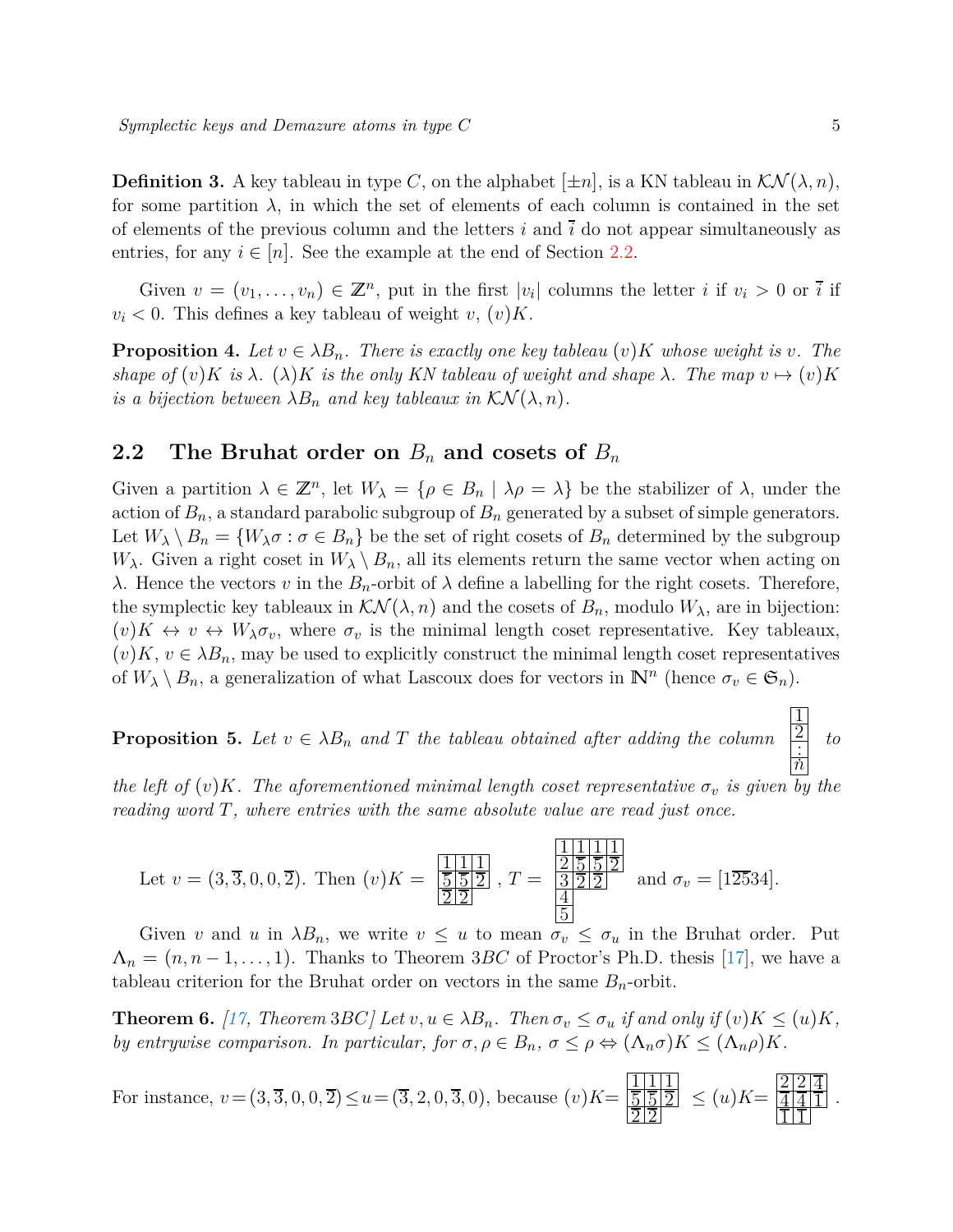### <span id="page-5-0"></span>**3 Type** *C* **crystal graphs, plactic and coplactic monoids**

Let  $[\pm n]^*$  be the free monoid on the alphabet  $[\pm n]$ . Recall the type  $C_n$  simple roots  $\{\alpha_i =$ **e1** − **e**<sub>2</sub>, *i* ∈ [*n* − 1]} ∪ { $\alpha_n = 2e_n$ }. Here a Kashiwara crystal of type  $C_n$  is a nonempty set B together with the following maps and statistics [4]:  $e_i, f_i : \mathfrak{B} \to \mathfrak{B} \sqcup \{0\}, \varepsilon_i, \varphi_i : \mathfrak{B} \to \mathbb{Z}$ , wt:  $\mathfrak{B} \to \mathbb{Z}^n$ , where  $i \in [n]$  and  $0 \notin \mathfrak{B}$  is an auxiliary element, such that: if  $a, b \in \mathfrak{B}$ then  $(a)e_i = b \Leftrightarrow (b)f_i = a$  and in this case  $(b)wt = (a)wt + \alpha_i$ ,  $(b)\varepsilon_i = (a)\varepsilon_i - 1$  and  $(b)\varphi_i = (a)\varphi_i + 1$ ; for all  $a \in \mathfrak{B}$ , we have  $(a)\varphi_i = \langle (a) \text{wt}, \frac{2\alpha_i}{\langle \alpha_i, \alpha_i \rangle} \rangle + (a)\varepsilon_i$ , where  $\langle , \rangle$  is the usual inner product in  $\mathbb{R}^n$ . For all  $a \in \mathfrak{B}$ , we have  $(a)\varphi_i = \max\{k \in \mathbb{Z}_{\geq 0} \mid (a)f_i^k \neq 0\}$  and  $(a)\varepsilon_i = \max\{k \in \mathbb{Z}_{\geq 0} \mid (a)e_i^k \neq 0\}$ . An element  $u \in \mathfrak{B}$  such that  $(u)e_i = 0$  (or  $(u)f_i = 0$ ) for all  $i \in [n]$  is called a *highest weight element* (or *lowest weight element*). We associate with  $\mathfrak{B}$  a coloured oriented graph with weighted vertices in  $\mathfrak{B}$  and edges labelled by  $i \in [n]$ :  $b \stackrel{i}{\rightarrow} b'$  if and only if  $b' = (b)f_i$ ,  $i \in [n]$ ,  $b, b' \in \mathfrak{B}$ . This is the *crystal graph* of  $\mathfrak{B}$ . The  $C_n$ standard crystal **B** is  $1 \stackrel{1}{\rightarrow} 2 \stackrel{2}{\rightarrow} \ldots \stackrel{n-1}{\longrightarrow} n \stackrel{n}{\rightarrow} \overline{n} \stackrel{n-1}{\longrightarrow} \ldots \stackrel{1}{\rightarrow} 1$ , with set  $\mathbb{B} = [\pm n]$ , where  $(i)$ wt =  $\mathbf{e}_i$ ,  $(\overline{i})$ wt =  $-\mathbf{e}_i$ . The highest weight word is the word 1, and the lowest weight word is  $\overline{1}$ .

Let **B** and **C** be two crystals associated to the same root system. The *tensor product*  $\mathfrak{B} \otimes \mathfrak{C}$  is a crystal whose set is the Cartesian product  $\mathfrak{B} \times \mathfrak{C}$ , where its elements are  $b \otimes c$ ,  $b \in \mathfrak{B}$  and  $c \in \mathfrak{C}$ , with  $(b \otimes c)$  wt =  $(b)$  wt +  $(c)$  wt. The crystal operator  $f_i$  is defined by  $(b \otimes c)f_i =$  $\sqrt{ }$  $\frac{1}{2}$  $\mathbf{I}$  $(x) f_i \otimes y$  if  $(c) \varphi_i \leq (b) \varepsilon_i$  $x \otimes (y) f_i$  if  $(c) \varphi_i > (b) \varepsilon_i$ , and  $e_i$  is its inverse. Using the tensor product we

can define the crystal  $\mathbb{B}^{\otimes k}$  of words of length *k*. Thus, we define how the crystal operators  $f_i$  and  $e_i$  act on any finite word. This operators can be described via the signature rule, see [4]. Let  $G_n = \bigoplus$ *k*≥0 **B**<sup>⊗*k*</sup> be the type  $C_n$  crystal of all words in  $[\pm n]^*$ . The crystal  $G_n$  is the union of connected components where each component has a unique highest (lowest) weight word. Two connected components are isomorphic if and only if they have the same highest weight [13].

The Robinson-Schensted (RS) type *C* correspondence is a bijection between words  $w \in$ *G<sup>n</sup>* of length *k*, and tuples consisting of a KN tableau (*w*)*P* and an *oscillating tableau Q*, of length *k*, with the same final shape as  $(w)P$ , see [13]. We denote this map by  $w \mapsto ((w)P, Q)$ , where (*w*)*P* can be computed via Sheats *jeu de taquin* or *Baker-Lecouvey insertion*. The symplectic *jeu de taquin* [13, 20] is a weight-preserving procedure that allows us to change the shape of a KN skew tableau and eventually rectify it, i.e., make it to have partition shape. It is a variation of the ordinary *jeu de taquin* for skew SSYTs. The rectification is independent of the order in which the inner corners of  $\nu$  are filled [13, Corollary 6.3.9].

The Baker-Lecouvey insertion [2, 13] is a bumping algorithm that, given a word *w* in the alphabet  $[\pm n]$ , returns the KN tableau  $(w)P$ . It depends on the symplectic jeu de taquin. This insertion is similar to the usual column insertion for SSYTs. However, when inserting a letter it may happen that we remove a cell from the inserted tableau, instead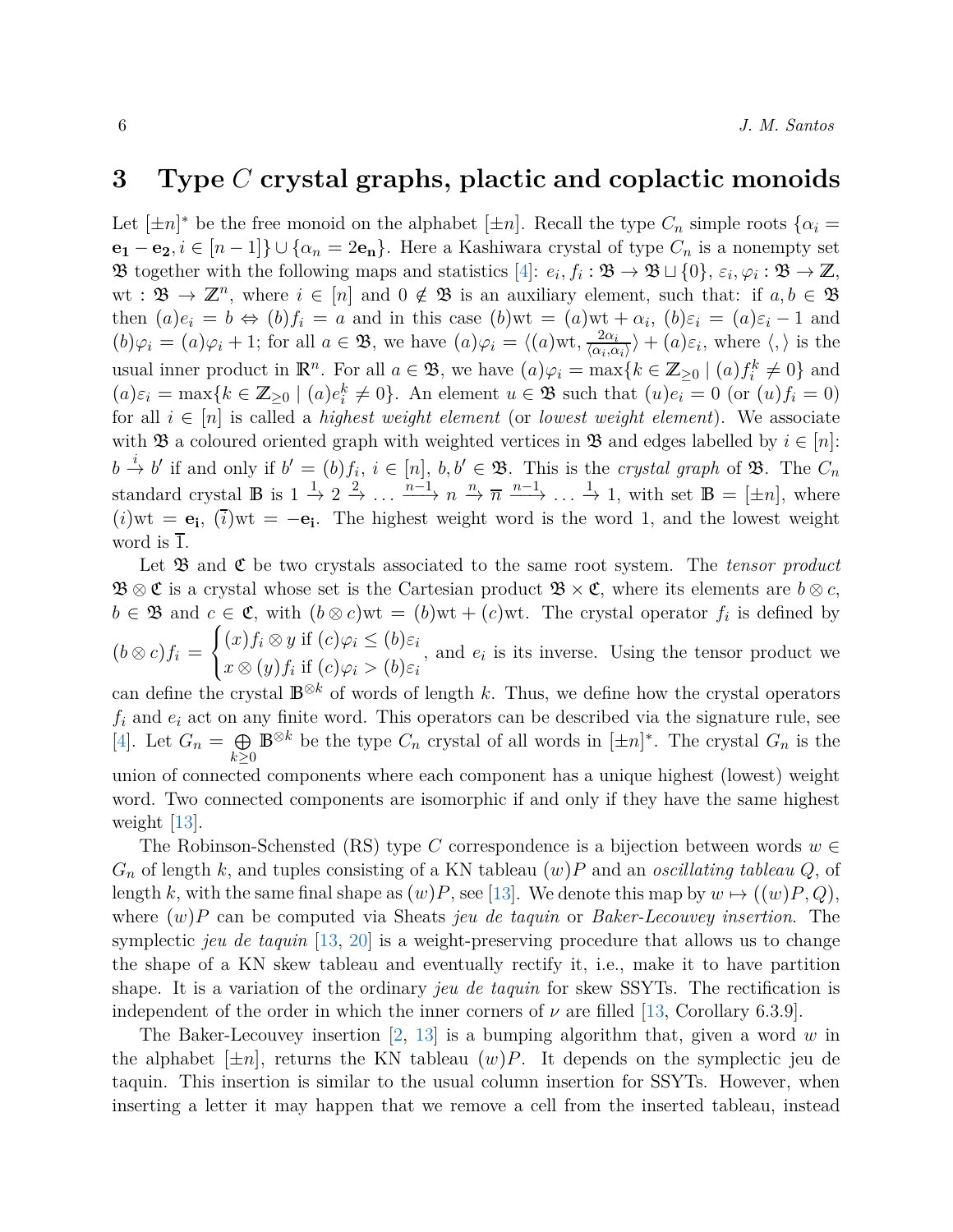of adding. The length of  $((w)P)cr$  might be less than the length of *w*, but the weight is preserved,  $(w)$ wt =  $((w)P)$ wt. If the word *w* does not have symmetric letters, then the insertion works just like the column insertion for SSYTs. If *l* is the length of  $w$ ,  $(w)P$  is the rectification of the skew tableau of shape  $\Lambda_l/\Lambda_{l-1}$  and reading word *w* [13, Corollary 6.3.9]. More generally, if  $T \in \mathcal{KN}(\mu/\nu, n)$ , the rectification of *T* coincides with  $((T)cr)P$ .

Given  $w_1, w_2 \in [\pm n]^*$ , the relation  $w_1 \sim w_2 \Leftrightarrow (w_1)P = (w_2)P$  defines an equivalence relation on  $[\pm n]^*$  known as Knuth equivalence. The type C plactic monoid is the quotient [±*n*] <sup>∗</sup>/ ∼ where each Knuth (plactic) class is uniquely identified with a KN tableau [13]. Hence two Knuth-related words have the same weight. It is also described as the quotient of  $[\pm n]^*$  by the elementary Knuth relations; see [13] for details. If  $w_1 \sim w_2$  then they occur in the same place in two isomorphic connected components of  $G_n$  [13], *i.e.*,  $(w_1)e_i \sim (w_2)e_i$ and  $(w_1) f_i \sim (w_2) f_i, i \in [n]$ .

Two words  $w_1, w_2 \in [\pm n]^*$  are coplactic equivalent if and only if they belong to the same connected component of  $G_n$ . The connected components of  $G_n$  are the coplactic classes in the RS correspondence that identify words with the same oscillating tableau [13, Proposition 5.2.1].

Choose a word  $w \in [\pm n]^*$  where the shape of  $(w)P$  is  $\lambda$ . If we replace every word of its coplactic class with its insertion tableau we obtain the crystal  $\mathfrak{B}^{\lambda}$  of tableaux  $\mathcal{KN}(\lambda,n)$ . The crystal  $\mathfrak{B}^{\lambda}$  does not depend on the initial choice of word *w* in the plactic class of *w* [13, Theorem 6.3.8]. A word *w* of  $G_n$  is a highest weight word if and only if the weight of all its prefixes (including itself) is a partition. In this case,  $(w)P = (\lambda)K$ .

# <span id="page-6-0"></span>**4 Right and left keys and Demazure atoms in type** *C*

We generalize Lascoux-Schützenberger frank words, in type *A* [12], to type *C* to create right and left key maps in type *C*. Our Theorem [17](#page-8-0) detects the type *C* KN tableaux for Demazure atoms. It is the type *C* version of Lascoux and Schützenberger [12, Theorem 3.8].

**Definition 7.** The word  $w \in [\pm n]^*$  is a type C frank word if the lengths of its maximal column factors form a multiset equal to the multiset formed by the lengths of the columns of the tableau (*w*)*P*.

For instance, 
$$
(23\overline{23}1)P = (\overline{11}13\overline{3})P = \frac{1111\overline{1}}{\frac{3}{2}}
$$
. Since 23231 and 1133 have one column

of length 3 and two columns of length 1, they are frank words.

Given a frank word *w*, the number of letters of *w* is the same as the number of cells of  $(w)P$ . This implies that all columns of *w* are admissible. The following proposition is an extension of [7, Proposition 7] on SSYTs to KN tableaux.

<span id="page-6-2"></span><span id="page-6-1"></span>**Proposition 8.** Let  $T \in \mathcal{KN}(\lambda, n)$ . Let  $\mu/\nu$  be a skew diagram with same number of *columns of each length as*  $T$ *. Then there is a unique KN skew tableau*  $S$  *with shape*  $\mu/\nu$  *that rectifies to T and* (*S*)*cr is a frank word.*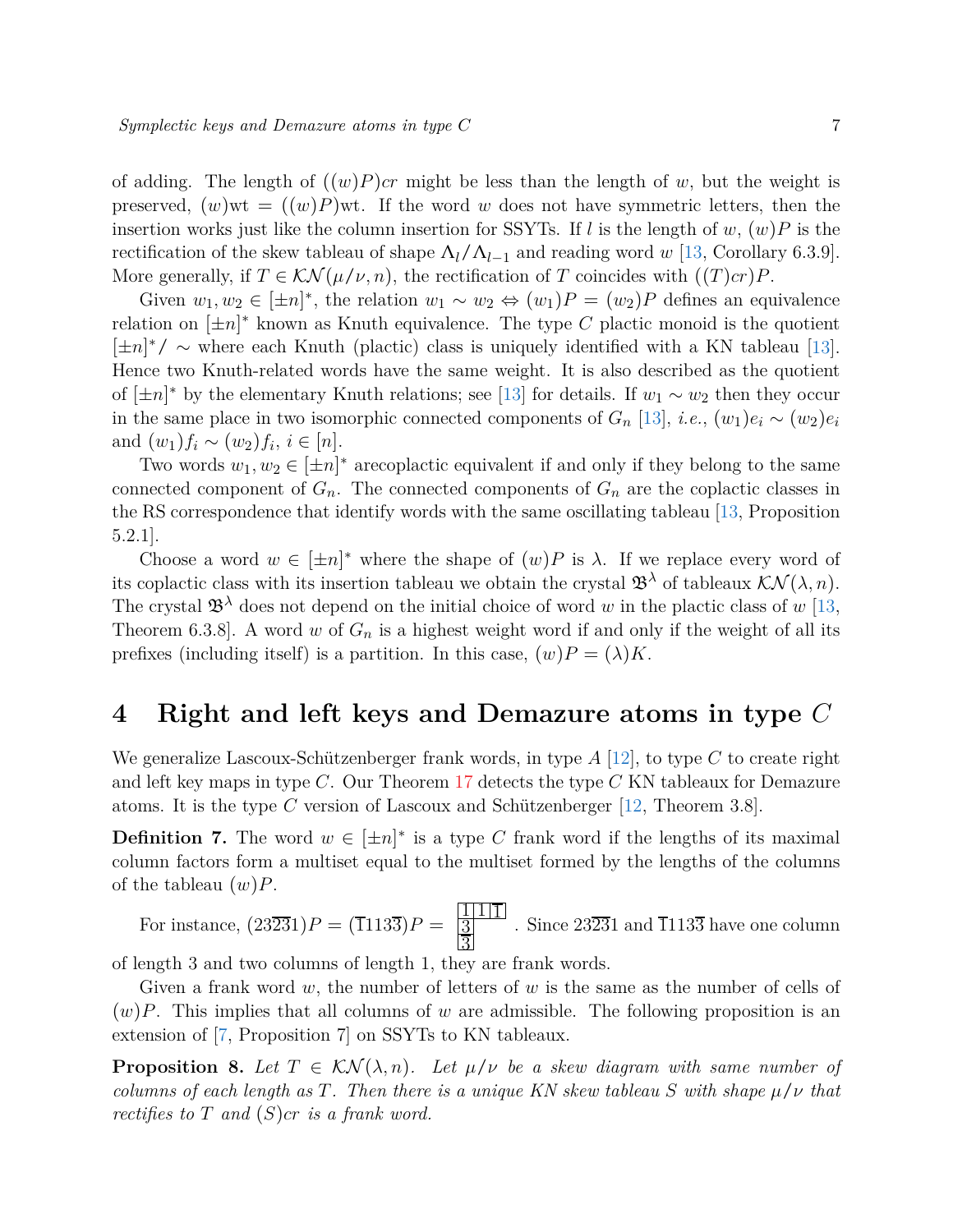**Corollary 9.** *Let S be as in the previous proposition. The last column of S depends only on the length of that column.*

Fixed a KN tableau *T*, consider the set of all possible last columns taken from skew tableaux with same number of columns of each length as *T*. Corollary [9](#page-6-1) implies that this set has one element for each distinct column length of *T*. For each column *C* in this set, consider the column *Cr*, its right column. The next proposition implies that this set of right columns is nested, if we see each column as the set formed by its letters.

<span id="page-7-2"></span>**Proposition 10.** *Consider T a two-column KN skew tableau C*1*C*<sup>2</sup> *with empty cells in the first column. Slide via symplectic jeu de taquin the bottommost of those empty cell, obtaining a* two-column KN skew tableau  $C'_1C'_2$ . Then  $C'_2r \subseteq C_2r$ .

<span id="page-7-0"></span>Next, one gives the type *C* right key map. It extends the one defined for type *A* in [12].

**Theorem 11** (Right key map)**.** *Given a KN tableau T, if we replace each column with a column of the same size taken from the right columns of the last columns of all skew tableaux associated to T, then we obtain a key tableau. This tableau is the right key tableau of T and we denote it by*  $(T)K_+$ *. (See Example [12.](#page-7-1))* 

**Remark.** *Recall the set up of Proposition [8.](#page-6-2) If the shape of S, µ*/*ν, is such that every two consecutive columns have at least one cell in the same row, then each column of S is a maximal column factor of the word* (*S*)*cr, hence* (*S*)*cr is a frank word. Moreover, the columns of S appear in reverse order in* (*S*)*cr. Therefore, given a KN tableau T, the columns of* (*T* )*K*<sup>+</sup> *consist of right columns of the first columns of the frank words associated to T.*

In the set up of Proposition [10,](#page-7-2) we also can prove that  $C_1 \ell \subseteq C'_1 \ell$ , hence the set of left columns of the first columns of all skew tableaux with the same number of columns of each length as *T* will be nested. The left key  $(T)K$  is obtained after replacing each column of *T* with a column of the same size taken from this set.

<span id="page-7-1"></span>**Example 12.** *The tableau*  $T =$  $\frac{1|3|1}{}$  $\frac{3}{3}$ 3 *has the following six KN skew tableaux with same number of columns of each length as T, each one corresponding to a permutation of its column lengths, and each one is associated to the frank word given by its column reading.*

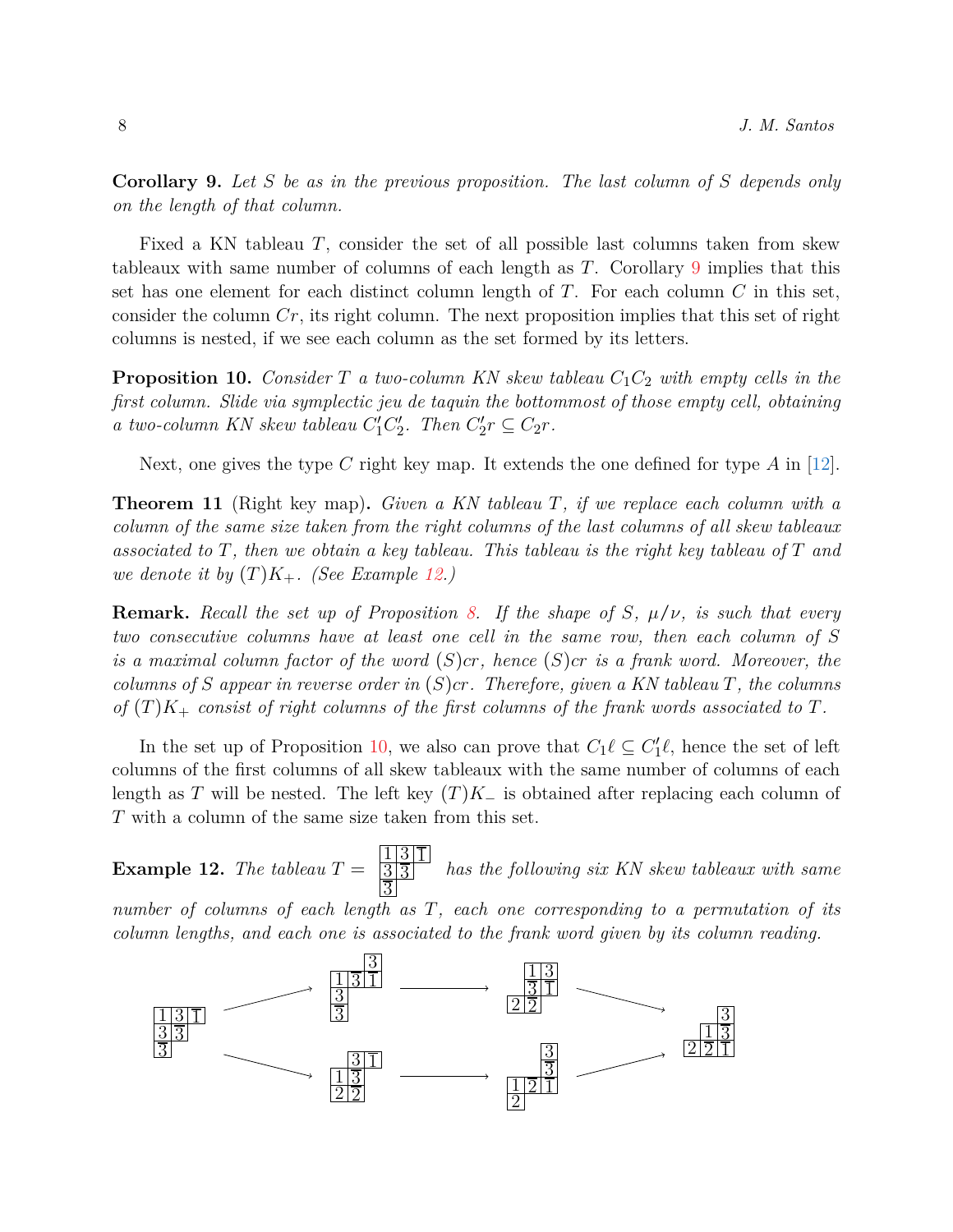*Symplectic keys and Demazure atoms in type C* 9

The right key of T has as columns 
$$
\frac{3}{3}
$$
 r,  $\frac{3}{1}$  r and  $\boxed{1}$  r, hence  $(T)K_{+} = \frac{3311}{21}$ .  
The left key of T has as columns  $\frac{1}{3}$  l,  $\frac{1}{2}$  l and  $\boxed{2}$  l, hence  $(T)K_{-} = \frac{1112}{3}$ .

#### **4.1 Demazure crystals and right key tableaux**

Let  $\lambda \in \mathbb{Z}^n$  be a partition and  $v \in \lambda B_n$ . We define  $(v)\mathfrak{U} = \{T \in \mathcal{KN}(\lambda,n) \mid (T)K_+ =$  $(v)K$  the set of KN tableaux of  $B^{\lambda}$  with right key  $(v)K$ . Given a subset X of  $\mathfrak{B}^{\lambda}$ , consider the operator  $\mathfrak{D}_i$  on  $X, i \in [n]$ , defined by  $X\mathfrak{D}_i = \{x \in \mathfrak{B}^\lambda \mid (x)e_i^k \in X \text{ for some } k \geq 0\}$  [4]. If  $v = \lambda \sigma$  where  $\sigma = s_{i_1} \dots s_{i_{(\sigma)\ell}} \in B_n$  is a reduced word, we define the Demazure crystal to be  $\mathfrak{B}_v = \{(\lambda)K\} \mathfrak{D}_{i_1} \ldots \mathfrak{D}_{i_{(\sigma)\ell}}$ . This definition is independent of the reduced word for  $\sigma$ [4, Theorem 13.5], as well of the coset representative of  $W_{\lambda}\sigma$ , that is,  $\mathfrak{B}_{\lambda\sigma} = \mathfrak{B}_{\lambda\sigma_v}$ . From [\[3,](#page-11-0) Proposition 2.5.1], if  $\rho \leq \sigma$  in  $B_n$  then  $\rho_u = \sigma_u \leq \sigma_v$  where  $u = \lambda \rho$ . Since  $(x)e_i^0 = x$ , if  $\rho \leq \sigma$  then  $\mathfrak{B}_{\lambda\rho} = \mathfrak{B}_{\lambda\rho_u} \subseteq \mathfrak{B}_{\lambda\sigma_v} = \mathfrak{B}_v$ . Thus we define the Demazure crystal atom  $\hat{\mathfrak{B}}_v$  to be  $\hat{\mathfrak{B}}_v = \hat{\mathfrak{B}}_{\lambda\sigma} := \mathfrak{B}_{\lambda\sigma_v} \setminus \cup$  $\bigcup_{\rho_u < \sigma_v} \mathfrak{B}_{\lambda \rho_u} = \mathfrak{B}_v \setminus \bigcup_{u < \sigma_v}$  $\bigcup\limits_{u < v} \mathfrak{B}_u \overset{\text{Thm 6}}{=} \mathfrak{B}_v \setminus \bigcup\limits_{(u)K < v}$  $\bigcup\limits_{u < v} \mathfrak{B}_u \overset{\text{Thm 6}}{=} \mathfrak{B}_v \setminus \bigcup\limits_{(u)K < v}$  $\bigcup\limits_{u < v} \mathfrak{B}_u \overset{\text{Thm 6}}{=} \mathfrak{B}_v \setminus \bigcup\limits_{(u)K < v}$  $(u)K<sub>0</sub>(v)K$ B*u*.

<span id="page-8-3"></span>**Lemma 13.** Let  $\sigma = s_i$  be a generator of  $B_n$  and  $C$  an admissible column such that  $(C) f_i \neq$ 0*. Then*  $(Cr)$ wt =  $(((C)f_i)r)$ wt *or*  $(Cr)$ wt =  $(((C)f_i)r)$ wt) $\sigma$ *.* 

<span id="page-8-1"></span>In the previous lemma, all the cases in which the weight is preserved either have equal weight for *i* and  $i + 1$  in  $Cr$  or  $(C)e_i \neq 0$ . Hence we have the following corollaries:

**Corollary 14.** Let  $T \in \mathcal{KN}(\lambda,n)$  and  $i \in [n]$ . If  $(T)K_+ = (v)K$ , for some  $v = (v_1,\ldots,v_n) \in$  $\mathbb{Z}^n$ , then  $((T)f_i)K_+ = (v)K$  or  $((T)f_i)K_+ = (vs_i)K$ . Moreover,  $((T)f_i)K_+ = (vs_i)K$  only *if*  $v_i > v_{i+1}$  *(in the usual ordering of real numbers) and*  $1 \leq i < n$ *, or,*  $v_i > 0$  *and*  $i = n$ *.* 

<span id="page-8-4"></span>**Corollary 15.** Let  $\sigma = s_i$  be a generator of  $B_n$  and C an admissible column. Then  $(Cr)$  wt =  $(((C)e_i)r)$ wt *or*  $(Cr)$ wt =  $(((C)e_i)r)$ wt $)\sigma$ .

<span id="page-8-2"></span>**Lemma 16.** *Let*  $i \in [n]$  *and C be an admissible column. Then*  $(C)e_i \neq 0$  *only if:* 1.  $i < n$  and the weight of  $i$  in Cr is less than the weight of  $i + 1$  in Cr; 2.  $i = n$  *and weight of i is negative in*  $Cr$ .

<span id="page-8-0"></span>Thanks to the right key map, Theorem [11,](#page-7-0) we now describe the Demazure crystal atom in type *C*. Lascoux and Schützenberger, [12, Theorem 3.8], have given the type *A* version.

**Theorem 17** (Main Theorem). Let  $v \in \lambda B_n$ . Then  $(v) \mathfrak{U} = \mathfrak{B}_v$ .

*Proof.* Let  $\rho$  be a minimal length coset representative modulo  $W_{\lambda}$  such that  $v = \lambda \rho$ . We will proceed by induction on  $(\rho)\ell$ . If  $(\rho)\ell = 0$  then  $\rho = id$  and  $v = \lambda$ . In this case we have that  $\mathfrak{B}_{\lambda} = \{(\lambda)K\} = (\lambda)\mathfrak{U}$ .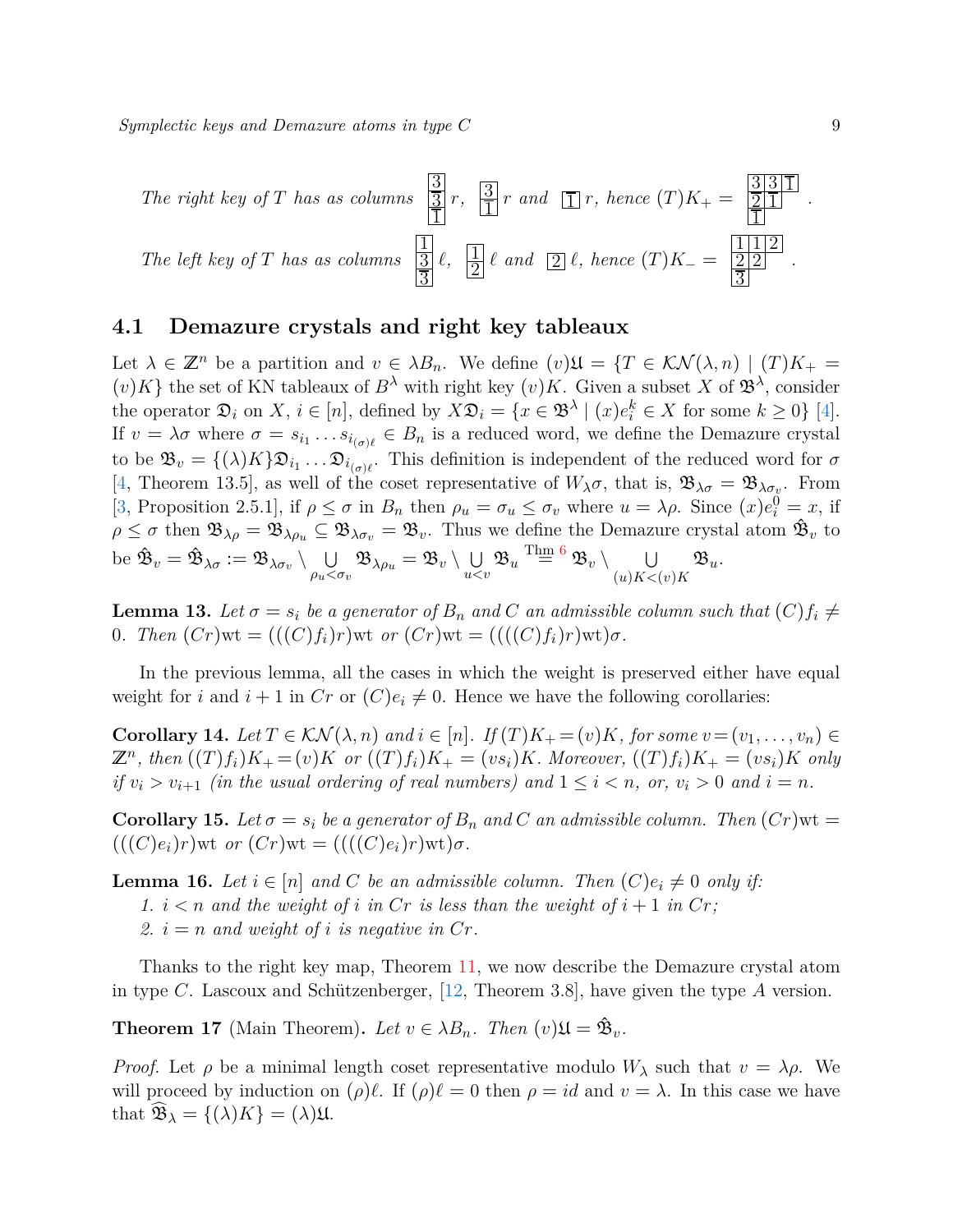Let  $\rho \geq 0$ . Consider  $\sigma = s_i$  a generator of  $B_n$  such that  $\rho \sigma > \rho$  and  $\lambda \rho \sigma \neq \lambda \rho = v$ , i.e.,  $\rho \sigma \rho^{-1} \notin W_{\lambda}$ . Recall  $e_i, \varepsilon_i, f_i$  and  $\phi_i$  from the definition of the crystal  $\mathfrak{B}^{\lambda}$ . If  $T \in \mathfrak{B}_{\lambda \rho \sigma}$ then *T* is obtained after applying  $f_i$  (maybe more than once) to a tableau in  $\mathfrak{B}_{\lambda\rho}$ , which by inductive hypothesis exists in  $(v)$ U. By Corollary [14,](#page-8-1) if  $(T)f_i \notin (v)$ U then  $(T)f_i \in (v\sigma)$ U. So it is enough to prove that given a tableau  $T \in (v) \mathfrak{U} \cup (v\sigma) \mathfrak{U}$  then  $(T) e_i^{(T)\varepsilon_i} \in (v) \mathfrak{U}$ .

We have two different cases to consider:  $i = n$  and  $i < n$ .

If  $T \in (v\sigma)$  then, if  $i \leq n$ , there exists a frank word of *T* such that, if  $V_1$  is its first column then  $V_1r$  has less weight for *i* than for  $i + 1$  (less in the usual ordering of real numbers); if  $i = n$ , there is a frank word of T such that, if  $V_1$  is its first column then  $V_1r$ has negative weight for *i*. Since we are in the column  $V_1r$ , if  $i < n$ , *i* and  $i + 1$  can have weights  $(0, 1)$ ,  $(-1, 1)$  or  $(-1, 0)$  and if  $i = n$  then *i* has weight  $-1$ . Note that these are the exact conditions of Lemma [16.](#page-8-2) In either case, due to Lemma [16,](#page-8-2) we can applying  $e_i$ enough times to the frank word associated until this no longer happens. This is true because we only need to look to  $V_1$  to see if it changes after applying  $e_i$  enough times to the frank word. In the signature rule we have that successive applications of *e<sup>i</sup>* changes the letters of a word from the end to the beginning, so, from the remark after Lemma [13,](#page-8-3) the number of times that we need to apply *e<sup>i</sup>* , in order to conditions of Lemma [16](#page-8-2) do not hold for the first column, is  $(T)\varepsilon_i$ . So  $\left( (T)e_i^{(T)\varepsilon_i} \right)$ *i*  $(K_{+} \neq (v\sigma)K$ , hence, from Corollary [15,](#page-8-4) we have that  $(T)e_i^{(T)\varepsilon_i} \in (v)\mathfrak{U}.$ 

If  $T \in (v)$  U then  $(T)e_i^{(T)\varepsilon_i} \in (v)$  U because if not,  $(T)e_i^{(T)\varepsilon_i}$  will be in a Demazure crystal associated to  $\rho' \in B_n$ , with  $\rho' < \rho$  such that  $\rho' \sigma = \rho$ . This cannot happen because in this case  $\rho' = \rho \sigma < \rho$ , which is a contradiction.  $\Box$ 

<span id="page-9-0"></span>**Example 18.** Consider the crystal graph of  $\mathfrak{B}^{(2,1)}$ :



*The crystal is split into pieces. Each piece is a Demazure atom and contains exactly one symplectic key tableau, so we can identify each part with the weight of that key tableau, a vector in the B*2*-orbit of* (2, 1)*. From the previous theorem we have that all tableaux in the same piece have the same right key.*  $\left(\frac{1}{2}\right)$ *One* can check that  $((1, \overline{2}))\mathfrak{U} =$  $\frac{1}{2}$ ,  $\frac{1}{2}$ 2  $\left\{\right\} = \hat{\mathfrak{B}}_{\lambda s_1 s_2}$ , for example.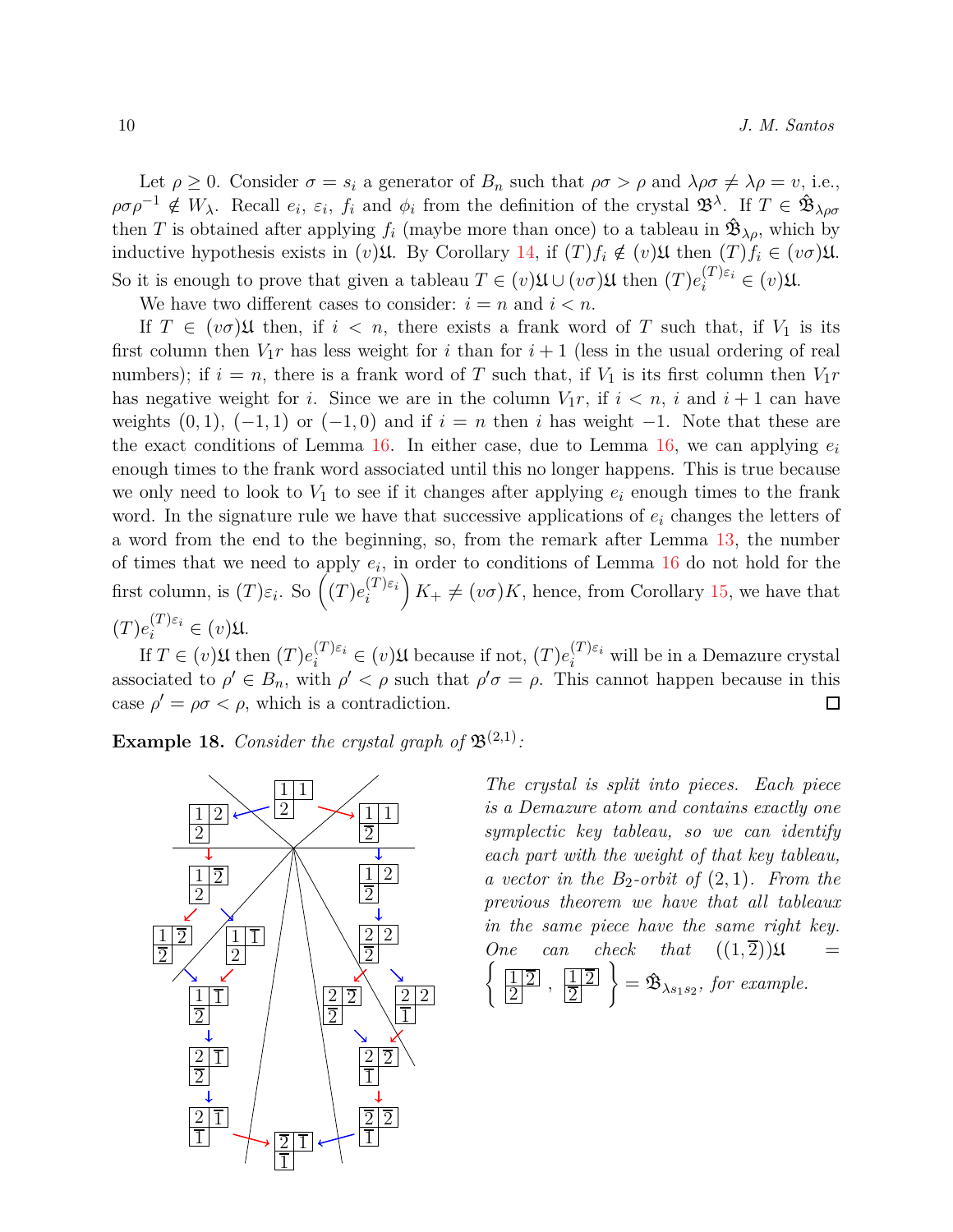Given  $v \in \lambda B_n$  define the Demazure character (or key polynomial),  $\kappa_v$ , and the Demazure atom in type *C*,  $\hat{\kappa}_v$ , as the generating functions of the KN tableau weights in  $\mathfrak{B}_v$  and  $\widehat{\mathfrak{B}}_v$ , respectively:  $\kappa_v = \sum$  $T\bar{\in}\mathfrak{B}_v$  $x^{(T) \mathrm{wt}}, \, \hat{\kappa}_v = \sum$  $T\overline{\in}\mathfrak{B}_v$  $x^{(T)wt}$ . Theorem [17](#page-8-0) detects the KN tableaux in  $\mathfrak{B}^{\lambda}$  contributing to the Demazure atom  $\hat{\kappa}_v = \sum$  $(T)K_{+}=(v)K$ *<sup>T</sup>*∈B*<sup>λ</sup>*  $x^{(T)wt}$ . Moreover, one has

$$
\kappa_v = \sum_{u \le v} \hat{\kappa}_u = \sum_{\substack{u \le v \\ T \in (u)\mathfrak{U}}} x^{(T)\text{wt}} = \sum_{\substack{(u)K \le (v)K \\ T \in (u)\mathfrak{U}}} x^{(T)\text{wt}} = \sum_{\substack{(T)K_+ \le (v)K \\ T \in (u)\mathfrak{U}}} x^{(T)\text{wt}}. \quad \text{In Example 18,}
$$
\n
$$
\mathfrak{B}_{(1,\overline{2})} = \left\{ T \in \mathfrak{B}^{\lambda} \mid (T)K_+ \le ((1,\overline{2}))K \right\} = \left\{ \frac{\boxed{11}}{\boxed{2}}, \frac{\boxed{12}}{\boxed{2}}, \frac{\boxed{11}}{\boxed{2}}, \frac{\boxed{11}}{\boxed{2}}, \frac{\boxed{11}}{\boxed{2}}, \frac{\boxed{11}}{\boxed{2}} \right\}.
$$

## <span id="page-10-0"></span>**5 Lusztig involution, right and left keys**

Let  $\mathfrak{B}^{\lambda}$  be the crystal of tableaux in  $\mathcal{KN}(\lambda,n)$ . The type  $C_n$  Lusztig involution  $L: \mathfrak{B}^{\lambda} \to \mathfrak{B}^{\lambda}$ is the only involution such that, for all  $i \in [n]$ ,  $x \in \mathcal{KN}(\lambda, n)$ : (1)  $\check{O}((x)L)wt = (x)wt)\omega_0 =$  $-(T)$ wt, where  $\omega_0$  is the longest element of  $B_n$ ; (2)  $((x)L)e_i = ((x)f_i)L$  and  $((x)L)f_i =$  $((x)e_i)L$ ; and  $(3)(x)L)\varepsilon_i = (x)\varphi_i$  and  $((x)L)\varphi_i = (x)\varepsilon_i$ .

The involution *L* flips the crystal upside down. The Schützenberger evacuation is a realization of Lusztig involution in type *A*. The algorithm below adapts it to KN tableaux. It sends a tableau  $T \in \mathcal{KN}(\lambda,n)$  to  $T^{\text{Ev}} \in \mathcal{KN}(\lambda,n)$ , where  $(T)$ wt = - $((T^{\text{Ev}})$ wt).

**Algorithm.** 1. Let  $(T)$ *cr*<sup>*\**</sup> be the word obtained by applying  $\omega_0$  to the letters of  $(T)$ *cr* and writing it backwards (or define  $T^{\#}$  by  $\pi$ -rotating  $T$  and applying  $\omega_0$  to its entries).

2. Insert  $(T)$ *cr*<sup>\*</sup> (or rectify  $T^{\#}$ ). Define  $T^{Ev} := ((T)cr^{*})P$  =rectification of  $T^{\#}$ .

Consider the KN tableau 
$$
T = \frac{\frac{1}{3}\sqrt{1}}{\frac{3}{2}}
$$
. Then,  $w = (T)cr = 2\sqrt{132}$  and  $w^* = 23\sqrt{12}$ . Then  
\n
$$
(w^*)P = \frac{\frac{2}{3}\sqrt{2}}{\frac{3}{3}}
$$
 which is the rectification of  $T^* = \frac{\frac{2}{3}}{\frac{13}{21}}$ .

Let  $w \in [\pm n]$ . The connected component of the crystal  $G_n$  that contains the word  $w^*$  is obtained applying  $\star$  to each vertex of the one containing  $w$  and reverting arrows. They are isomorphic because they have the same highest weight, say  $\lambda$ . Therefore  $(w)P$ ,  $(w^*)P \in \mathfrak{B}^{\lambda}$ and have symmetric weights.  $T^{Ev}$  is the only KN tableau with the same shape as  $T$ , and Knuth equivalent to  $(T)$ *cr*<sup> $\star$ </sup>. The algorithm is a realization of the type *C* Lusztig involution. It follows that evacuation of the right key of a tableau is the left key of the evacuation of the same tableau. See [18] for the proof.

<span id="page-10-1"></span>**Theorem 19.** *Let T be a KN tableau and Ev the type C Lusztig (Schützenberger) involution. Then*

$$
(T)K_+{}^{Ev} = (T^{Ev})K_-.
$$